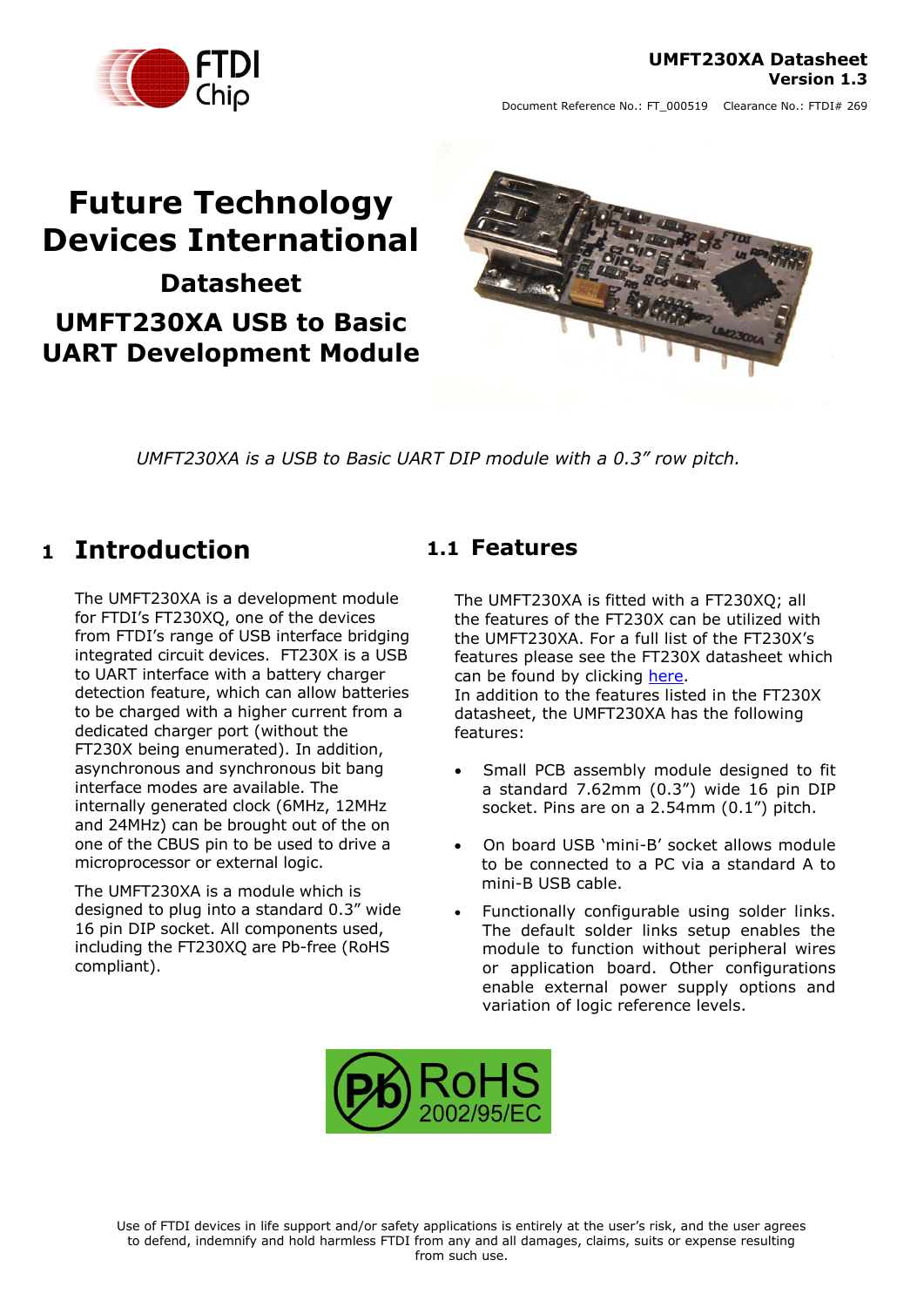

## **Table of Contents**

| 1            |     |                                                        |  |
|--------------|-----|--------------------------------------------------------|--|
|              | 1.1 |                                                        |  |
| $\mathbf{2}$ |     |                                                        |  |
| 3            |     |                                                        |  |
| 4            |     |                                                        |  |
|              | 4.1 |                                                        |  |
|              | 4.2 |                                                        |  |
|              | 4.3 |                                                        |  |
| 5            |     |                                                        |  |
|              | 5.1 |                                                        |  |
|              | 5.2 |                                                        |  |
|              | 5.3 |                                                        |  |
|              | 5.4 |                                                        |  |
|              | 5.5 | USB Bus Powered with Power Switching Configuration  10 |  |
|              | 5.6 |                                                        |  |
|              | 5.7 |                                                        |  |
|              | 5.8 |                                                        |  |
| 6            |     |                                                        |  |
| 7            |     |                                                        |  |
| 8            |     |                                                        |  |
| 9            |     |                                                        |  |
|              |     |                                                        |  |
|              |     |                                                        |  |
|              |     |                                                        |  |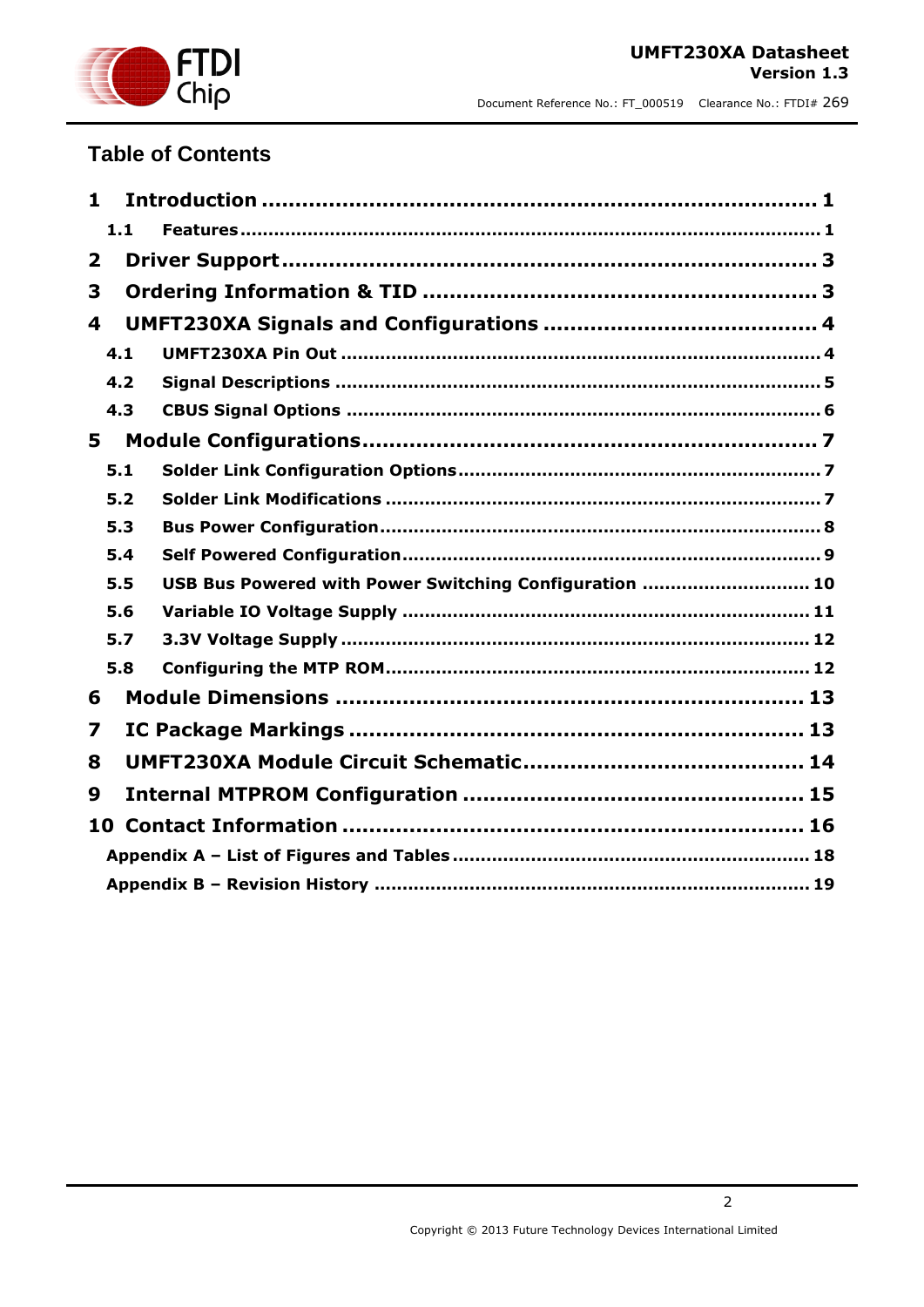

# <span id="page-2-0"></span>**2 Driver Support**

#### **Royalty-Free VIRTUAL COM PORT (VCP) DRIVERS for:**

- Windows 8 32,64-bit
- Windows 7 32,64-bit
- Windows Vista
- Windows XP 32,64-bit
- Windows XP Embedded
- Windows CE.NET 4.2 , 5.0 and 6.0
- MAC OS OS-X
- Linux 3.0 and greater
- Android

**4**

**4**

#### **Royalty-Free D2XX Direct Drivers (USB Drivers + DLL S/W Interface):**

- Windows 8 32,64-bit
- Windows 7 32,64-bit
- Windows Vista
- Windows XP 32,64-bit
- Windows XP Embedded.
- Windows CE.NET 4.2, 5.0 and 6.0
- MAC OS OS-X
- Linux 3.0 and greater
- Android

The drivers listed above are all available to download for free from [www.ftdichip.com.](http://www.ftdichip.com/) Various 3rd Party Drivers are also available for various other operating systems - visit [www.ftdichip.com](http://www.ftdichip.com/) for details.

# <span id="page-2-1"></span>**3 Ordering Information & TID**

| <b>Module Code</b>  | <b>Utilised IC</b><br>Code | <b>TID</b> | <b>Description</b>                               |
|---------------------|----------------------------|------------|--------------------------------------------------|
| UMFT201XA-01        | <b>FT201XO</b>             | 40001460   | USB to $I^2C$ evaluation module.                 |
| UMFT220XA-01        | <b>FT220XQ</b>             | 40001461   | USB to 4-bit SPI/FT1248 evaluation module.       |
| UMFT221XA-01        | <b>FT221XO</b>             | 40001462   | USB to 8-bit SPI/FT1248 evaluation module.       |
| UMFT230XA-01        | <b>FT230XQ</b>             | 40001463   | USB to Basic UART evaluation module. (long pin)  |
| UMFT230XA-02        | <b>FT230XO</b>             | 40001463   | USB to Basic UART evaluation module. (short pin) |
| UMFT231XA-01        | <b>FT231XO</b>             | 40001464   | USB to Full-Handshake UART evaluation module.    |
| <b>UMFT240XA-01</b> | <b>FT240XO</b>             | 40001466   | USB to 8-bit 245 FIFO evaluation module.         |

TID is the test identification code. Note that this TID is for revision D silicon.

| Δ |                                                                  |
|---|------------------------------------------------------------------|
|   |                                                                  |
| 4 |                                                                  |
|   |                                                                  |
| 4 | 3                                                                |
|   | Copyright © 2013 Future Technology Devices International Limited |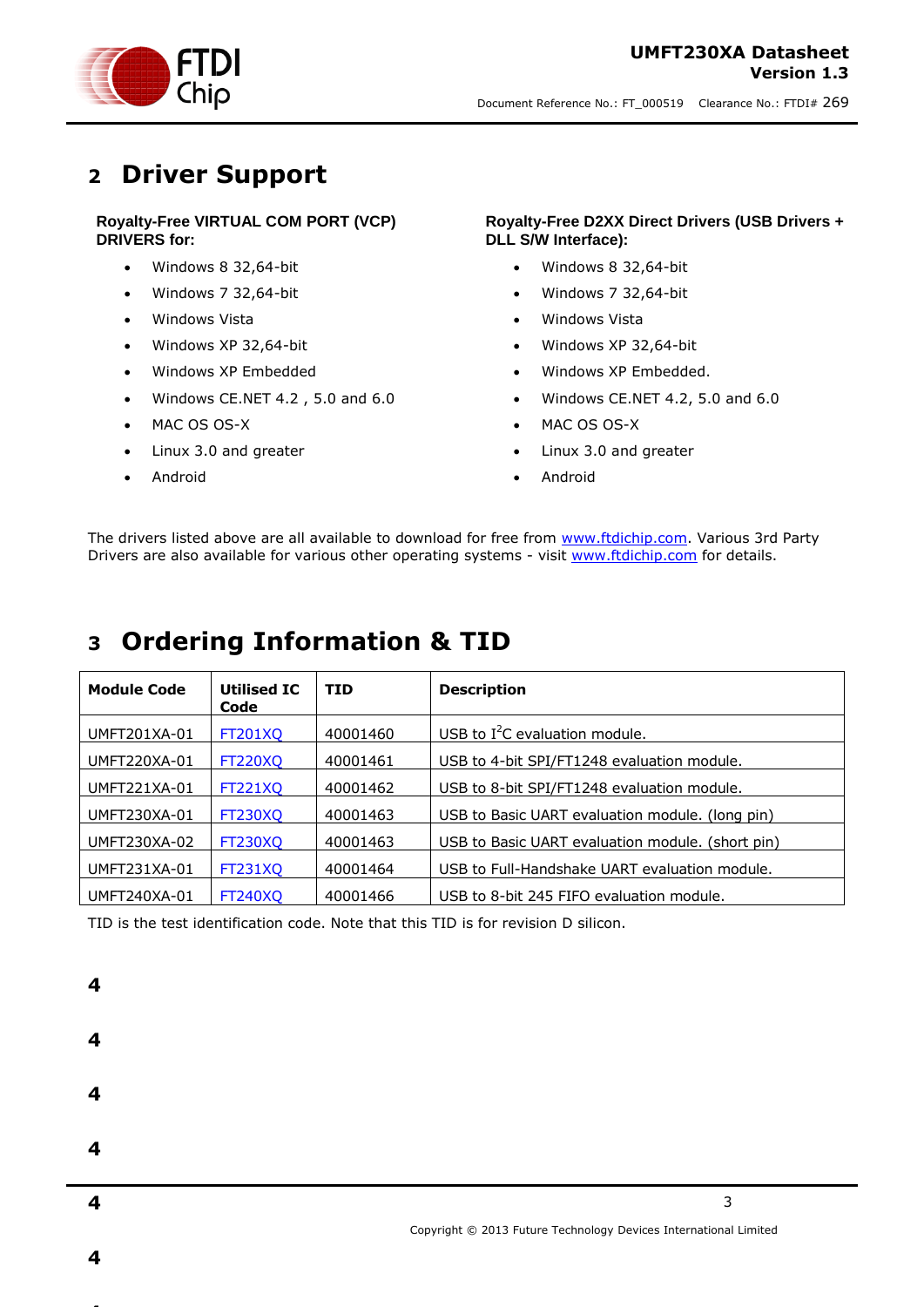

# <span id="page-3-0"></span>**4 UMFT230XA Signals and Configurations**

## <span id="page-3-1"></span>**4.1 UMFT230XA Pin Out**



<span id="page-3-2"></span>**Figure 4.1 – Module Pin Out** 

Figure 4.1 illustrates the signals available on the DIL pins. The LHS shows the pinout when the module is viewed from the bottom. The RHS shows what signals are available (on the pins below) when viewed from the top. The pins do not go completely through the PCB.

4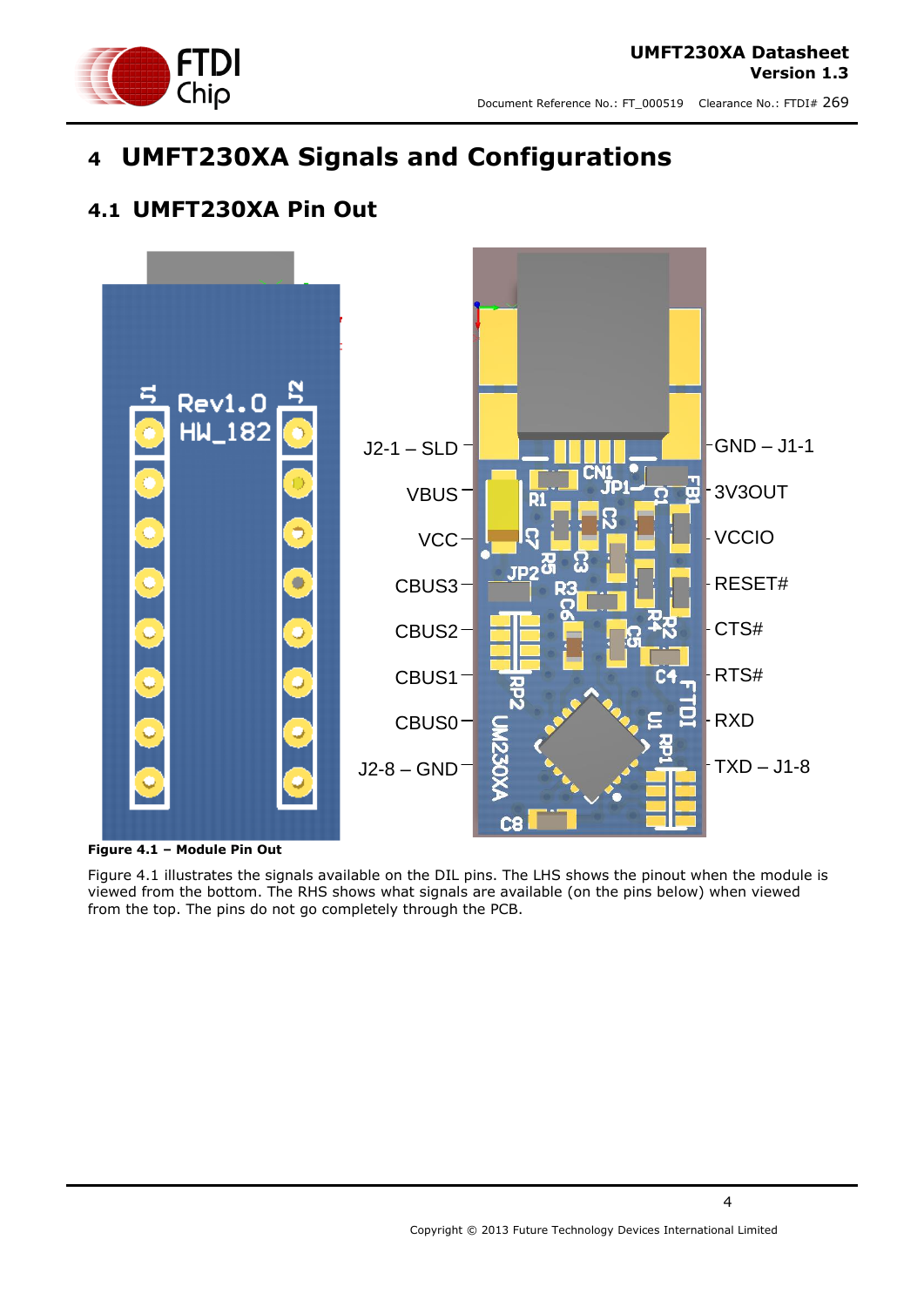

# <span id="page-4-0"></span>**4.2 Signal Descriptions**

| Pin No.           | Name         | <b>Type</b>               | Description                                                                                                                                                                                                                                                                                                                                      |
|-------------------|--------------|---------------------------|--------------------------------------------------------------------------------------------------------------------------------------------------------------------------------------------------------------------------------------------------------------------------------------------------------------------------------------------------|
| $J1-1,$<br>$J2-8$ | <b>GND</b>   | <b>PWR</b>                | Module Ground Supply Pins                                                                                                                                                                                                                                                                                                                        |
| $J1-2$            | 3V3OUT       | Power<br>Input/<br>Output | 3.3V output from integrated LDO regulator. This pin is decoupled with a 100nF<br>capacitor to ground on the PCB module. The prime purpose of this pin is to provide<br>the 3.3V supply that can be used internally. For power supply configuration details<br>see section 5.                                                                     |
| $J1-3$            | <b>VCCIO</b> | Power<br>Input            | +1.8V to +3.3V supply to the UART Interface and CBUS I/O pins. For power supply<br>configuration details see section 5.                                                                                                                                                                                                                          |
| $J1 - 4$          | RESET#       | Input                     | FT230X active low reset line. Configured with an on board pull-up and recommended<br>filter capacitor.                                                                                                                                                                                                                                           |
| $J1-5$            | CTS#         | Input                     | Clear To Send Control Input / Handshake Signal.                                                                                                                                                                                                                                                                                                  |
| $J1-6$            | RTS#         | Output                    | Request to Send Control Output / Handshake Signal.                                                                                                                                                                                                                                                                                               |
| $J1-7$            | <b>RXD</b>   | Input                     | Receiving Asynchronous Data Input.                                                                                                                                                                                                                                                                                                               |
| $J1 - 8$          | <b>TXD</b>   | Output                    | Transmit Asynchronous Data Output.                                                                                                                                                                                                                                                                                                               |
| $J2-1$            | <b>SLD</b>   | <b>GND</b>                | USB Cable Shield. Connected to GND via a 0ohm resistor.                                                                                                                                                                                                                                                                                          |
| $J2-2$            | <b>VBUS</b>  | Power<br>Output           | 5V Power output from the USB bus. For a low power USB bus powered design, up to<br>100mA can be sourced from the 5V supply and applied to the USB bus. A maximum<br>of 500mA can be sourced from the USB bus in a high power USB bus powered design.<br>Currents up to 1A can be sourced from a dedicated charger and applied to the USB<br>bus. |
| $J2-3$            | <b>VCC</b>   | Power<br>Input            | 5V power input for FT230X. For power supply configuration details see section 5.                                                                                                                                                                                                                                                                 |
| $J2-4$            | CBUS3        | I/O                       | Configurable CBUS I/O Pin. Function of this pin is configured in the device internal<br>MTP ROM. . See CBUS Signal Options, Table 4.2.                                                                                                                                                                                                           |
| $J2-5$            | CBUS2        | I/O                       | Configurable CBUS I/O Pin. Function of this pin is configured in the device internal<br>MTP ROM See CBUS Signal Options, Table 4.2.                                                                                                                                                                                                              |
| $J2-6$            | CBUS1        | I/O                       | Configurable CBUS I/O Pin. Function of this pin is configured in the device internal<br>MTP ROM See CBUS Signal Options, Table 4.2.                                                                                                                                                                                                              |
| $J2-7$            | CBUS0        | I/O                       | Configurable CBUS I/O Pin. Function of this pin is configured in the device internal<br>MTP ROM. See CBUS Signal Options, Table 4.2.                                                                                                                                                                                                             |

<span id="page-4-1"></span>**Table 4.1 – Module Pin Out Description**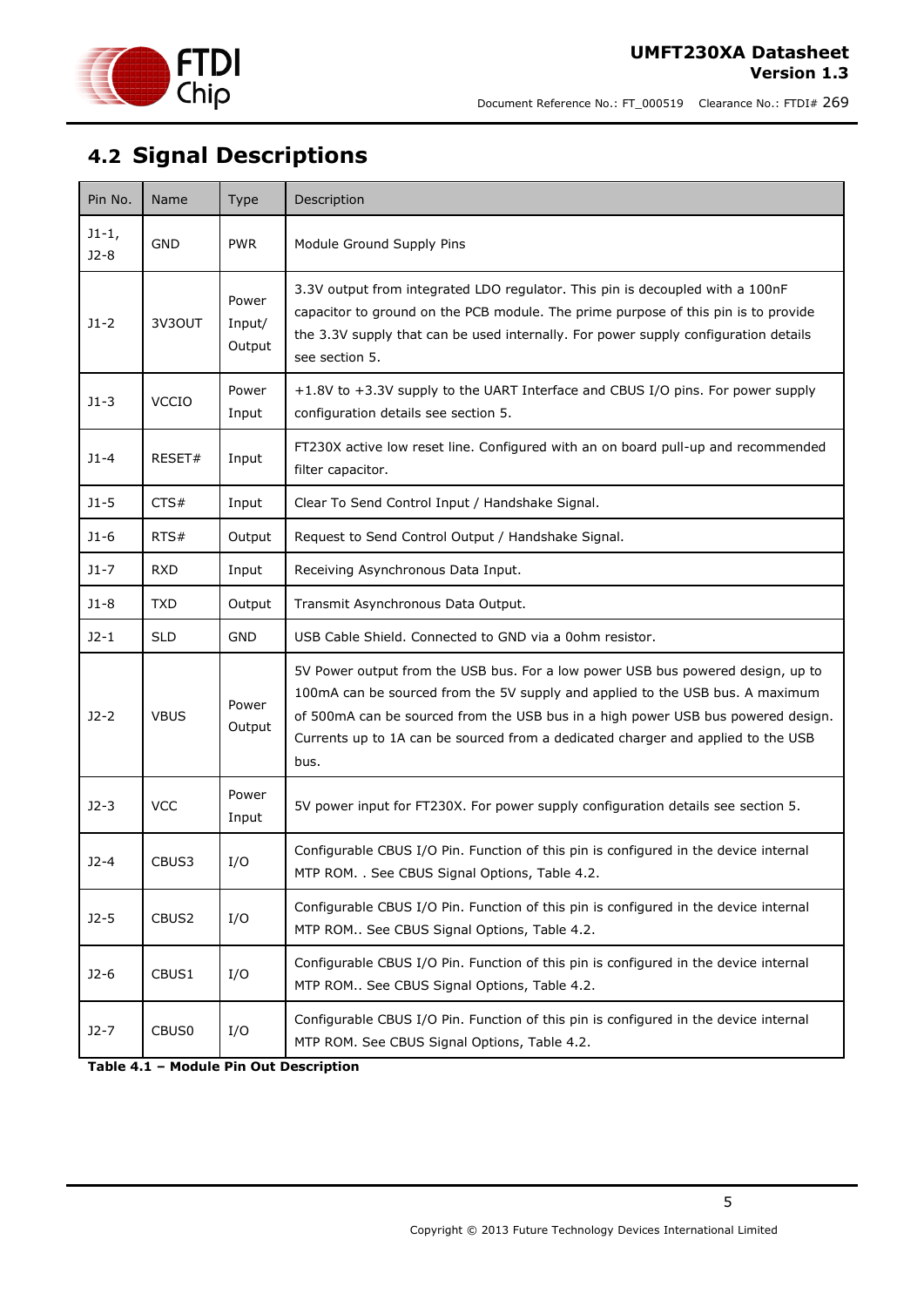

# <span id="page-5-0"></span>**4.3 CBUS Signal Options**

The following options can be configured on the CBUS I/O pins. These options are all configured in the internal MTP ROM using the utility software FT\_PROG, which can be downloaded from the [www.ftdichip.com.](http://www.ftdichip.com/) The default configuration is described in [Section 9.](../../My%20Documents/SharePoint%20Drafts/DS_UMFT231XA-01.doc#_Internal_EEPROM_Configuration)

| <b>CBUS Signal</b><br><b>Option</b> | <b>Available On</b><br><b>CBUS Pin</b> | <b>Description</b>                                                                                                                                                                                                                                                                                                                                                                                                                     |
|-------------------------------------|----------------------------------------|----------------------------------------------------------------------------------------------------------------------------------------------------------------------------------------------------------------------------------------------------------------------------------------------------------------------------------------------------------------------------------------------------------------------------------------|
| Tristate                            | CBUS0-CBUS3                            | IO Pad is tristated                                                                                                                                                                                                                                                                                                                                                                                                                    |
| <b>TXDEN</b>                        | CBUS0-CBUS3                            | Enable transmit data for RS485                                                                                                                                                                                                                                                                                                                                                                                                         |
| DRIVE_1                             | CBUS0-CBUS3                            | Output a constant 1                                                                                                                                                                                                                                                                                                                                                                                                                    |
| DRIVE_0                             | CBUS0-CBUS3                            | Output a constant 0                                                                                                                                                                                                                                                                                                                                                                                                                    |
| PWREN#                              | CBUS0-CBUS3                            | Output is low after the device has been configured by USB, then high during<br>USB suspend mode. This output can be used to control power to external logic<br>P-Channel logic level MOSFET switch.<br>NOTE: This function is driven by an open-drain to ground with no internal<br>pull-up, this is specially designed to aid battery charging applications.<br>UMFT230XA connects an on-board 47K pull-up to each CBUS and DBUS pin. |
| TXLED#                              | CBUS0-CBUS3                            | Transmit data LED drive - open drain pulses low when transmitting data via<br>USB.                                                                                                                                                                                                                                                                                                                                                     |
| RXLED#                              | CBUS0-CBUS3                            | Receive data LED drive - open drain pulses low when receiving data via USB.                                                                                                                                                                                                                                                                                                                                                            |
| TX&RXLED#                           | CBUS0-CBUS3                            | LED drive - open drain pulses low when transmitting or receiving data via<br>USB.                                                                                                                                                                                                                                                                                                                                                      |
| SLEEP#                              | CBUS0-CBUS3                            | Goes low during USB suspend mode. Typically used to power down an<br>external logic to RS232 level converter IC in USB to RS232 converter designs.<br>Cancel SLEEP# option for when connected to a dedicated charger port, this<br>can be selected when configuring the MTP ROM. When this option is enabled<br>SLEEP# is driven high when FT230X is connected to a Dedicated Charger Port.                                            |
| CLK24MHz                            | CBUS0-CBUS3                            | 24 MHz Clock output.**                                                                                                                                                                                                                                                                                                                                                                                                                 |
| CLK12MHz                            | CBUS0-CBUS3                            | 12 MHz Clock output.**                                                                                                                                                                                                                                                                                                                                                                                                                 |
| CLK6MHz                             | CBUS0-CBUS3                            | 6 MHz Clock output.**                                                                                                                                                                                                                                                                                                                                                                                                                  |
| GPIO                                | CBUS0-CBUS3                            | CBUS bit bang mode option. Allows up to 4 of the CBUS pins to be used as<br>general purpose I/O. Configured individually for CBUS0, CBUS1, CBUS2 and<br>CBUS3 in the internal MTP ROM. A separate application note, AN232R-01,<br>available from <b>FTDI</b> website (www.ftdichip.com) describes in more detail how<br>to use CBUS bit bang mode.                                                                                     |
| BCD_Charger                         | CBUS0-CBUS3                            | Battery Charge Detect indicates when the device is connected to a dedicated<br>battery charger host. Active high output. NOTE: Requires a 10K pull-down to<br>remove power up toggling.                                                                                                                                                                                                                                                |
| BCD_Charger#                        | CBUS0-CBUS3                            | Active low BCD Charger, driven by an open drain to ground with no internal<br>pull-up (4.7K on board pull-up present).                                                                                                                                                                                                                                                                                                                 |
| BitBang WR#                         | CBUS0-CBUS3                            | Synchronous and asynchronous bit bang mode WR# strobe output.                                                                                                                                                                                                                                                                                                                                                                          |
| BitBang_RD#                         | CBUS0-CBUS3                            | Synchronous and asynchronous bit bang mode RD# strobe output.                                                                                                                                                                                                                                                                                                                                                                          |
| <b>VBUS Sense</b>                   | CBUS0-CBUS3                            | Input to detect when VBUS is present.                                                                                                                                                                                                                                                                                                                                                                                                  |
| Time Stamp                          | CBUS0-CBUS3                            | Toggle signal which changes state each time a USB SOF is received                                                                                                                                                                                                                                                                                                                                                                      |
| Keep_Awake#                         | CBUS0-CBUS3                            | Active Low input, prevents the chip from going into suspend.                                                                                                                                                                                                                                                                                                                                                                           |

<span id="page-5-1"></span>**Table 4.2 – CBUS Signal Options**

\*\*When in USB suspend mode the outputs clocks are also suspended.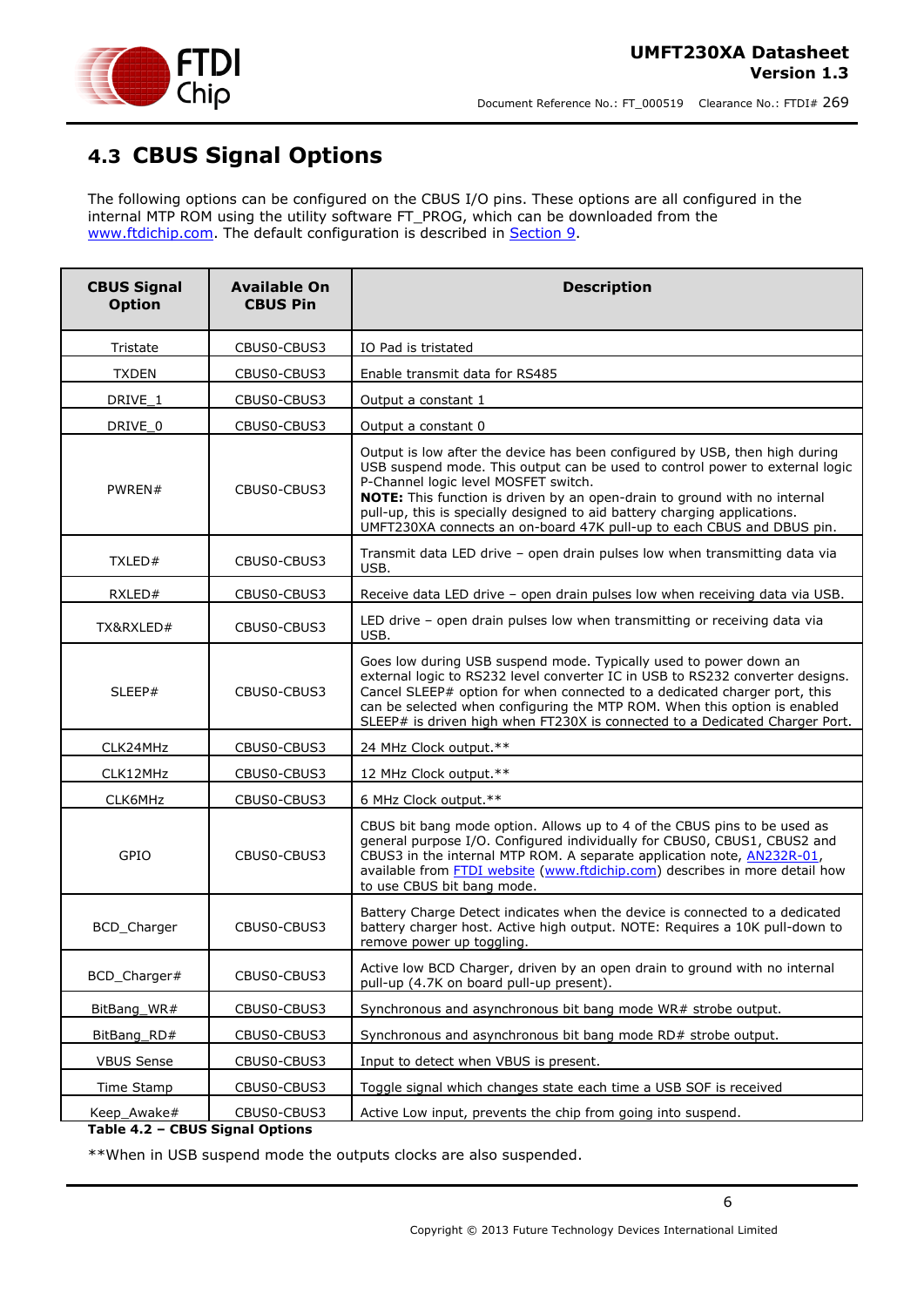



# <span id="page-6-0"></span>**5 Module Configurations**

# <span id="page-6-1"></span>**5.1 Solder Link Configuration Options**

| Solder<br>Link No. | Setting | <b>Status</b>   | Description                                                                                                                                                                                                                                                                                                         |
|--------------------|---------|-----------------|---------------------------------------------------------------------------------------------------------------------------------------------------------------------------------------------------------------------------------------------------------------------------------------------------------------------|
| JP1                | Shorted | Default         | Connects internal 3.3V regulator to VCCIO. This restricts signal drive to only 3.3V<br>level signals.                                                                                                                                                                                                               |
| JP1                | Opened  | Non-<br>Default | Disconnects internal 3.3V regulator connection to VCCIO. This mode allows for the<br>supply of 1.8V-3.3V power from an external power supply, thus allows the<br>processing of signals with logic levels between 1.8V and 3.3V. VCCIO can be<br>adjusted to match the interface requirements of external circuitry. |

<span id="page-6-3"></span>**Table 5.1 – Solder Links JP1 Pin Description**

| Solder<br>Link No. | Setting | <b>Status</b>   | Description                                                                                                                           |
|--------------------|---------|-----------------|---------------------------------------------------------------------------------------------------------------------------------------|
| JP2                | Shorted | Default         | Connects VBUS to VCC. This mode is known as "BUS-Powered" mode.                                                                       |
| JP2                | Opened  | Non-<br>Default | Disconnects VBUS to VCC. This allows the supply of power form an external power<br>supply. This mode is known as "Self-Powered" mode. |

<span id="page-6-4"></span>**Table 5.2 – Solder Links JP2 Pin Description**

**Note:** There should never be more than one power output supplied to the same net. Failure to properly remove solder from JP1 and JP2 can cause a direct short between two different power supplies (when a self-powered set-up is applied and the USB bus is connected) resulting in damage to the UMFT230XA module and the target circuit.

# <span id="page-6-2"></span>**5.2 Solder Link Modifications**

The UMFT230XA has two solder links fixed to the top side of the PCB. These solder link can be adjusted by removing the solder linking the two PADs to produce an open or by placing a solder bridge to produce a short.

By default the UMFT230XA has both solder links shorting their pads. To allow for enhanced flexibility of this module remove both solder links and wire the header pins according to the power setup required.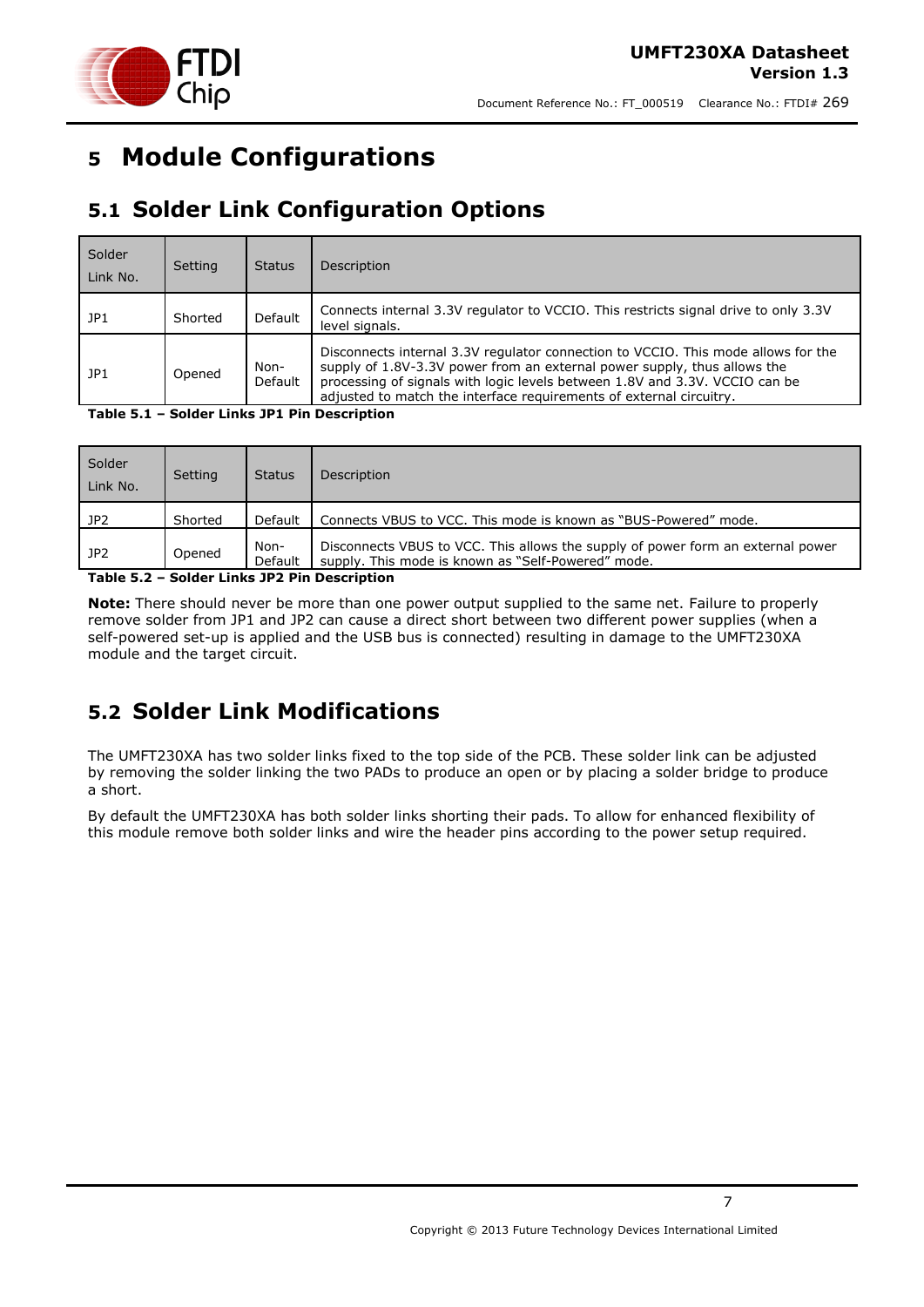

## <span id="page-7-0"></span>**5.3 Bus Power Configuration**



#### <span id="page-7-1"></span>**Figure 5.1 – Bus Powered Configuration**

A bus powered configuration draws its power from the USB host/hub. The UMFT230XA is configured by default to be in bus powered mode.

[Figure 5.1i](#page-7-1)llustrates the UMFT230XA module in a typical USB bus powered design configuration. By default solder bridge connections link VCCIO to 3V3OUT, and VCC to VBUS. (Note that Figure 5.1 is for illustration only and that the pins do not actually go all the way through the PCB

For a bus power configuration power is supplied from the USB VBUS:

+5V VBUS power is sourced from the USB bus and is connected to the FT230X power input (VCC)

+3.3V power is sourced from the FT230X's voltage regulator output and is connected to the FT230X IO port's power input (VCCIO).

Interfacing the UMFT230XA module to a microcontroller (MCU), or other logic devices for bus powered configuration is done the same way as a self powered configuration (see Section 3), except that it is possible for the MCU or external device to take its power supply from the USB bus (either the 5V from the USB pin, or 3.3V from the 3V3OUT pin).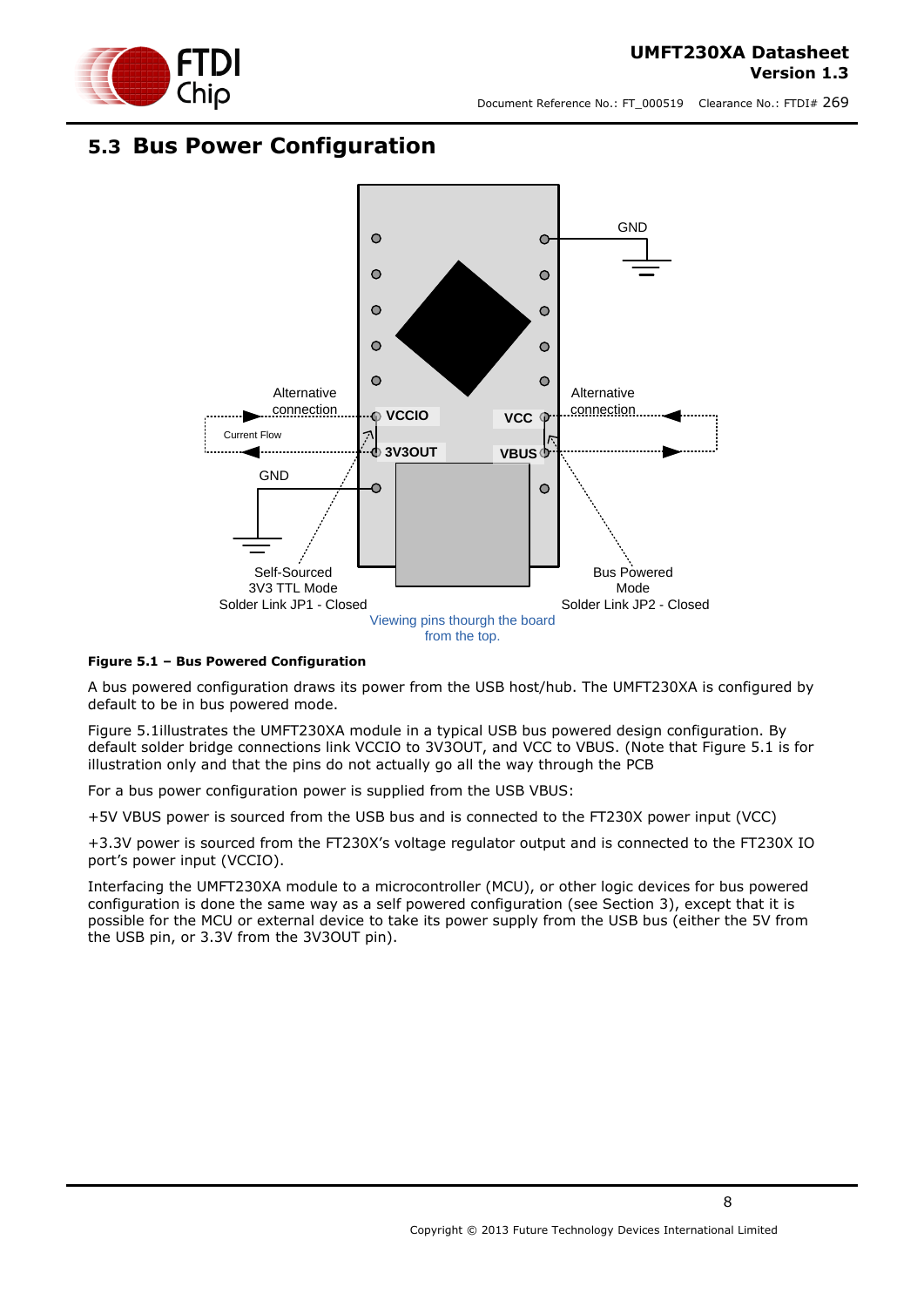

### <span id="page-8-0"></span>**5.4 Self Powered Configuration**



#### <span id="page-8-1"></span>**Figure 5.2 – Self-Powered Configuration**

A self-powered configuration operates on the principle of drawing power from an external power supply, as oppose to drawing power from the USB host. In this configuration no current is drawn from the USB bus.

[Figure 5.2](#page-8-1) illustrates the UMFT230XA in a typical USB self-powered configuration. In this case the solder links connection of JP1 is removed, which allows 5V power to be supplied to the module VCC pins from an external source. VCCIO can to be powered from 3V3OUT or the VCC of an external source. (Note that Figure 5.2 is for illustration only and that the pins do not actually go all the way through the PCB)

For a self-powered configuration it is necessary to prevent current from flowing back to the USB data lines when the connected USB host or hub has powered down. To carry out this function the UMFT230XA uses an on-board voltage divider network connected to the USB power bus and RESET# pin. This operates on the principle that when no power is supplied to the VBUS line, the FT230X will automatically be held in reset by a weak pull-down, when power is applied the voltage divider will apply a weak 3.3V pull-up. Driving a level to the RESET# pin of the UMFT230XA will override the effect of this voltage divider. When the FT230X is in reset the USB DP signal pull-up resistor connected to the data lines is disconnected and no current can flow down the USB lines.

An example of interfacing the FT230X with a Microcontroller's UART interface is also illustrated in [Figure](#page-8-1)  [5.2.](#page-8-1) This example shows the wire configuration of the transfer and handshake lines. This example also illustrates that a voltage other than 3.3V can be supplied to the FT230X's IO port, this feature is described further and for bus powered mode in Section [5.6.](#page-10-0)

Alternatively both the FT230X's IO port and MCU can be powered from the 3V3OUT pin; this approach is described in Section [5.5.](#page-9-0)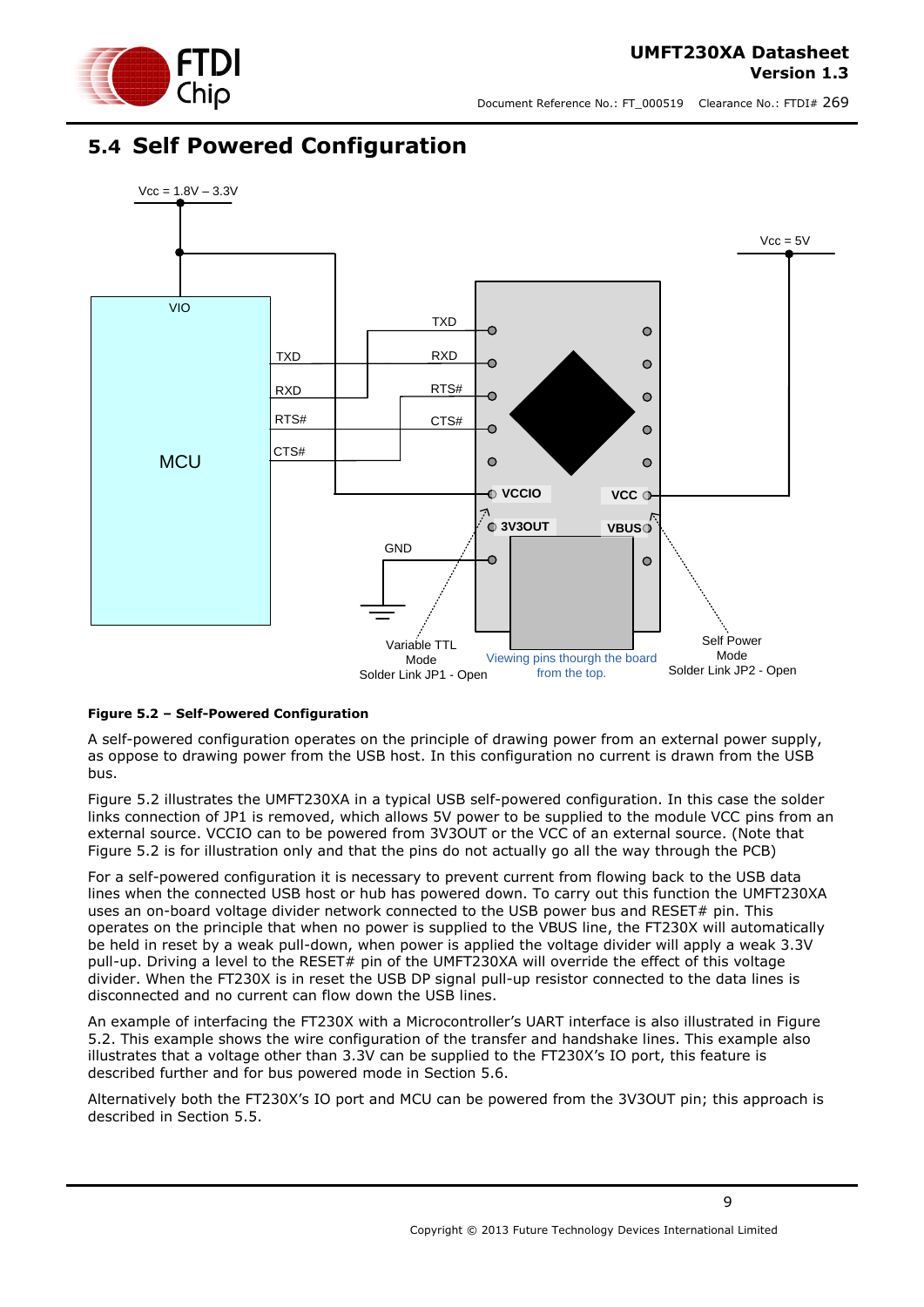

# <span id="page-9-0"></span>**5.5 USB Bus Powered with Power Switching Configuration**



#### <span id="page-9-1"></span>**Figure 5.3 – Bus Powered with Power Switching Configuration**

USB bus powered mode is introduced in Section [5.3.](#page-7-0) This section describes how to use this mode with a power switch.

USB bus powered circuits are required by USB compliance standards to consume less than 2.5mA (and less than 100mA when not enumerated and not suspended) when connected to a host or hub when in USB suspend mode. The PWREN# CBUS function can be used to remove power from external circuitry whenever the FT230X is not enumerated. (Note: It is impossible to be in suspended mode when enumerated.) (Note that Figure 5.3 is for illustration only and that the pins do not actually go all the way through the PCB)

To implement a power switch using PWREN#, configure a P-Channel Power MOSFET to have a soft start by fitting a 10K pull-up, a 1K series resistor and a 100nF cap as shown in [Figure 5.3.](#page-9-1) The time constant

Connecting the source of the P-Channel MOSFET to 3V3OUT instead of VBUS can allow external logic to source 3.3V power from the FT230X without breaking USB compliancy. In this setup it is important that the VCCIO is not sourced from the drain of this MOSFET, this is because the power used to drive the gate of this transistor is sourced from VCCIO. VCCIO should be connected directly to 3V3OUT for this setup to function effectively. It is also important that the external logic must and IO core of the FT230X must not draw more that 50mA, this is because the current limit of the internal 3.3V regulator is 50mA.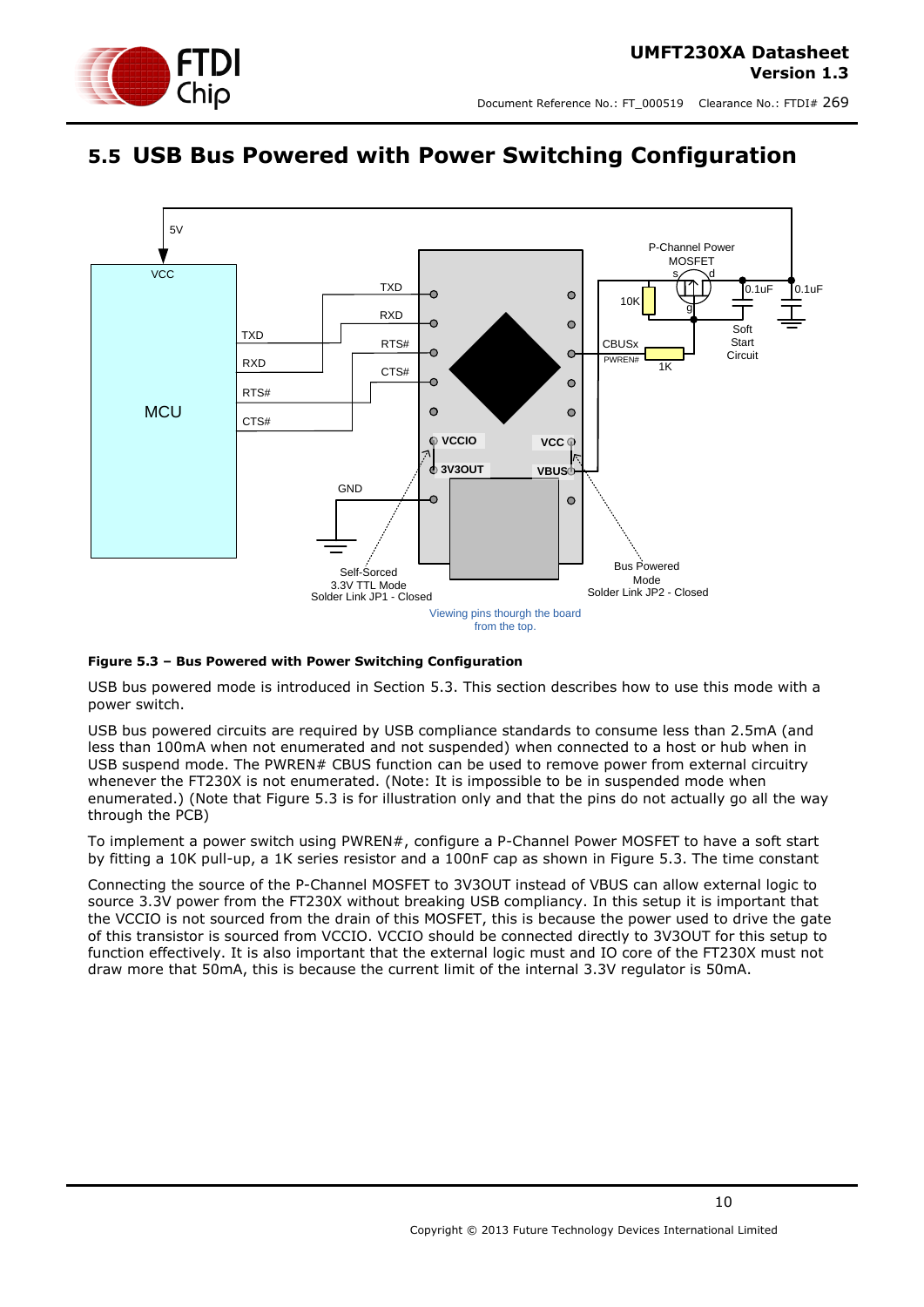# <span id="page-10-0"></span>**5.6 Variable IO Voltage Supply**



from the top.

#### <span id="page-10-1"></span>**Figure 5.4 – USB Bus Powered 3.3V Logic Drive**

The FT230X can process signals at CMOS/TTL logic levels in the range of 1.8V to 3.3V. This section describes how to utilise this feature.

[Figure 5.4](#page-10-1) shows a configuration where the FT230X is interfaced to a device with IOs operating in the range of 1.8V – 3.3V. The IO ports of this module need to be powered with a voltage level that is equal to the level of the signals it is processing. Since the FT230X's embedded voltage regulator only outputs 3V3 the IO ports will need to be powered from another power source when operating at voltage levels other than 3.3V. (Note that Figure 5.4 is for illustration only and that the pins do not actually go all the way through the PCB)

By default, a short is present between 3V3OUT (embedded voltage regulator) and VCCIO (IO port's power input) by solder links JP1. If an external power supply is used to power the IO ports this solder links needs to be open. This can be done by removing the solder linking the two pads of the solder links.

The configuration described in this section can be implemented in either bus-powered mode or selfpowered mode.

Note 1: The CBUS and DBUS pins are 5V tolerant; however these signals cannot drive signals at 5V TTL/CMOS. VCCIO is not 5V tolerant; applying 5V to VCCIO will damage the chip.

Note 2: If power is applied to VCCIO and no power is applied to VCC all Ios will be at an unknown state, this however will not damage the chip. The FT230X also has protective circuitry to prevent the chip being damaged by a voltage discrepancy between VCCIO and the level of the signal being processed.

Note 3: When using VCCIO less than 3V3 on a chip from FTDI's X-chip range, it is recommended to uses pull up resistors (47K) to VCCIO on the data lines, all of the UMFT2xxXA devices include an on-board pull-up for these lines.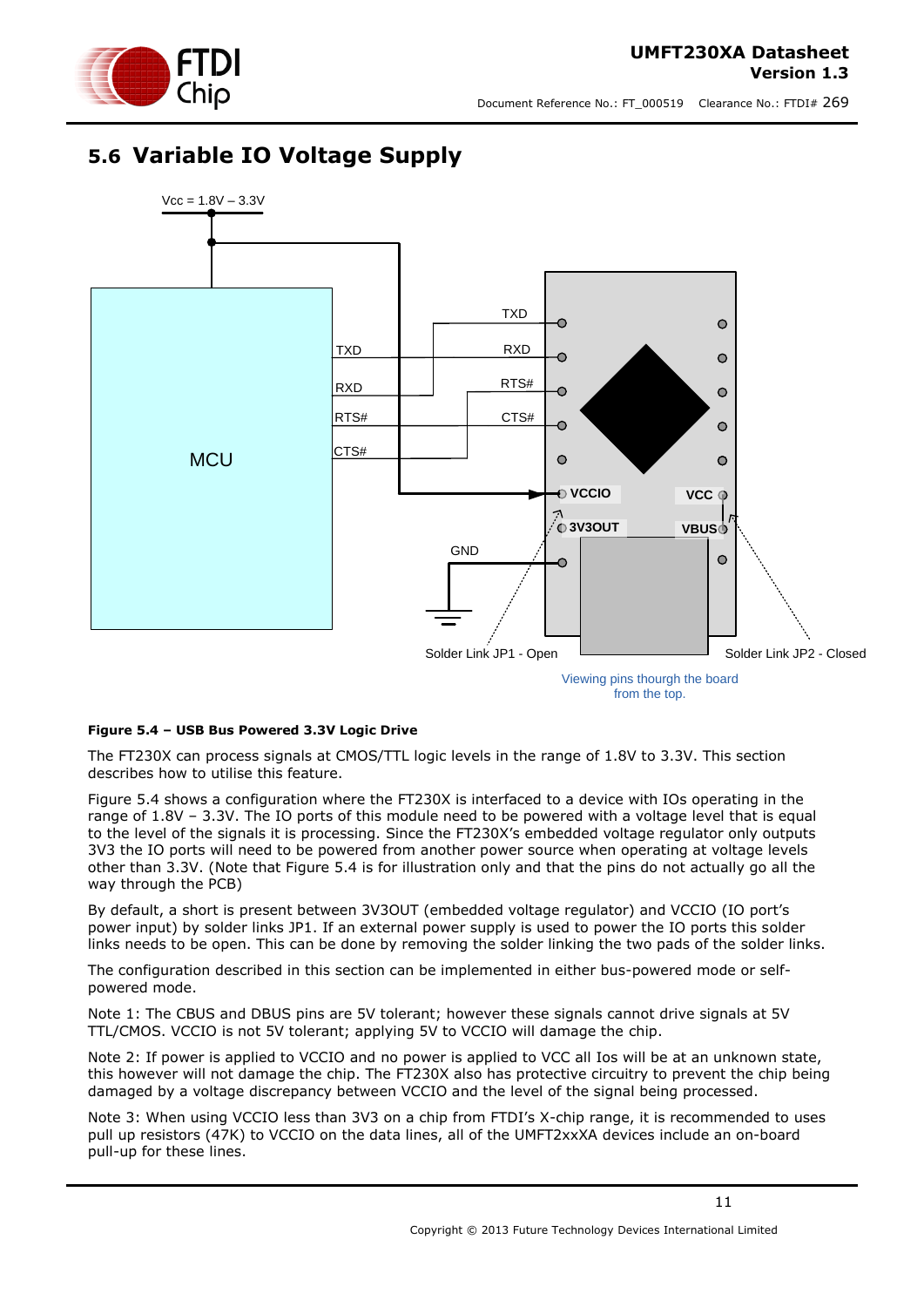



## <span id="page-11-0"></span>**5.7 3.3V Voltage Supply**



#### <span id="page-11-2"></span>**Figure 5.5 – USB Self Powered 3.3V Logic Drive**

The FT230X can be powered from a single 3.3V supply. This feature is an alternative to having the FT230X powered at 5V in standard self-powered configuration.

The 3.3V Self Powered configuration is illustrated in [Figure 5.5.](#page-11-2) Note that the 3.3V input is connected to VCC, VCCIO and 3V3OUT. (Note that Figure 5.5 is for illustration only and that the pins do not actually go all the way through the PCB)

## <span id="page-11-1"></span>**5.8 Configuring the MTP ROM**

The FT230X contains an embedded MTP ROM. This can be used to configure the functions of each CBUS pins, the current drive on each signal pin, current limit for the USB bus and the other descriptors of the device. For details on using the MTP ROM/EEPROM programming utility FT\_PROG, please see the FT\_PROG User Guide and the FT230X datasheet.

When programming the MTP ROM please note:

- i) One of the CBUS Pins can be configured as PWREN# in the internal MTP ROM. This can be used to switch the power supply to the external circuitry.
- ii) The Max Bus Power setting of the MTP ROM should specify the maximum current to be drawn from the USB host/hub when enumerated. For high-powered USB devices the current limit when enumerated is between 100mA and 500mA, for low-powered USB devices the current limit is 100mA.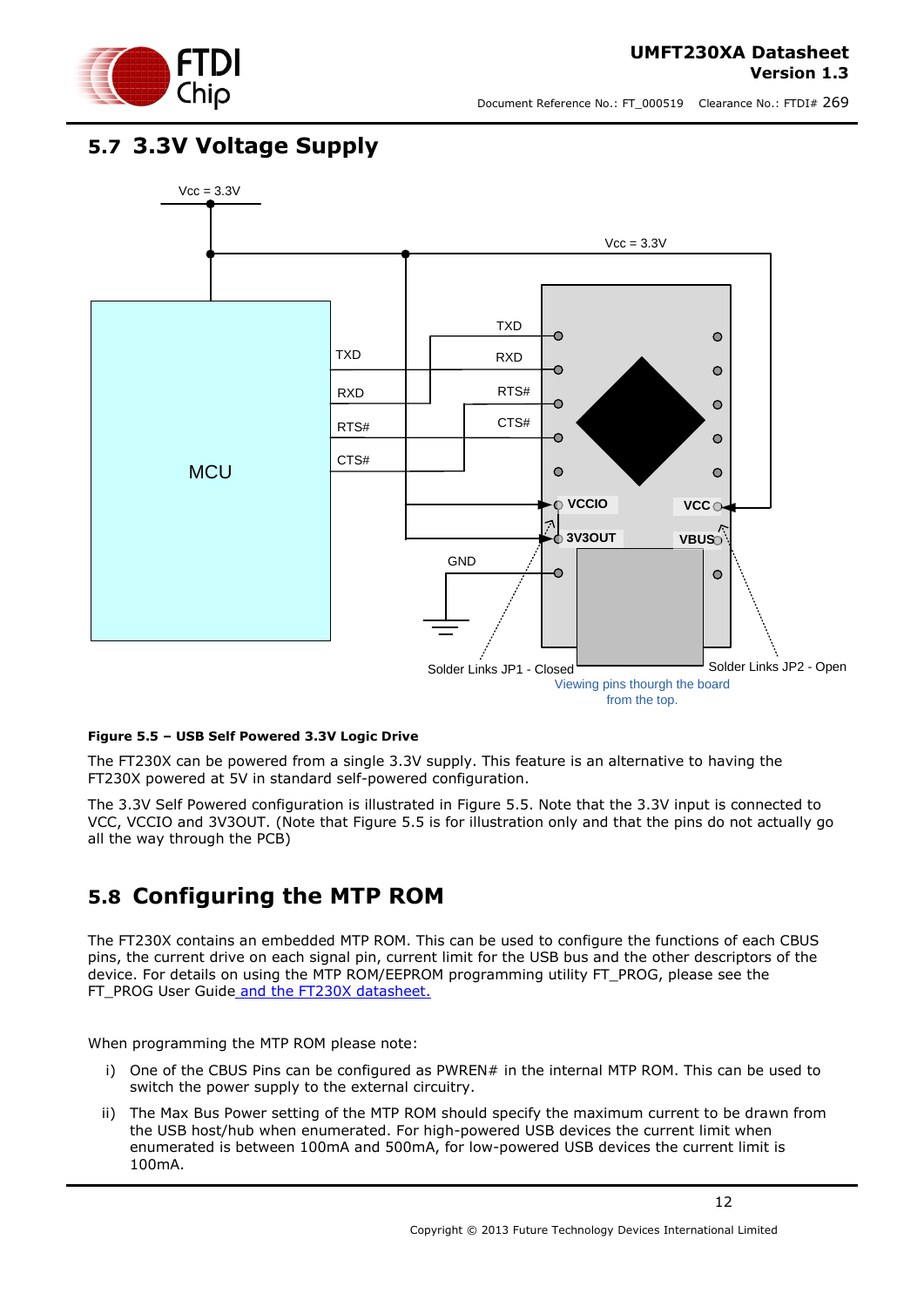

# <span id="page-12-0"></span>**6 Module Dimensions**



#### <span id="page-12-2"></span>**-01 L = 5.6mm -02 L = 4.6mm**

#### **Figure 6.1 – UMFT230XA Module Dimensions**

All dimensions are given in millimetres.

The UMFT230XA module exclusively uses lead free components, and is fully compliant with European Union directive 2002/95/EC.

# <span id="page-12-1"></span>**7 IC Package Markings**



The date code format is **YYXX** where  $XX = 2$  digit week number,  $YY = 2$  digit year number. This is followed by the revision letter.

The code **XXXXXXX** is the manufacturing LOT code.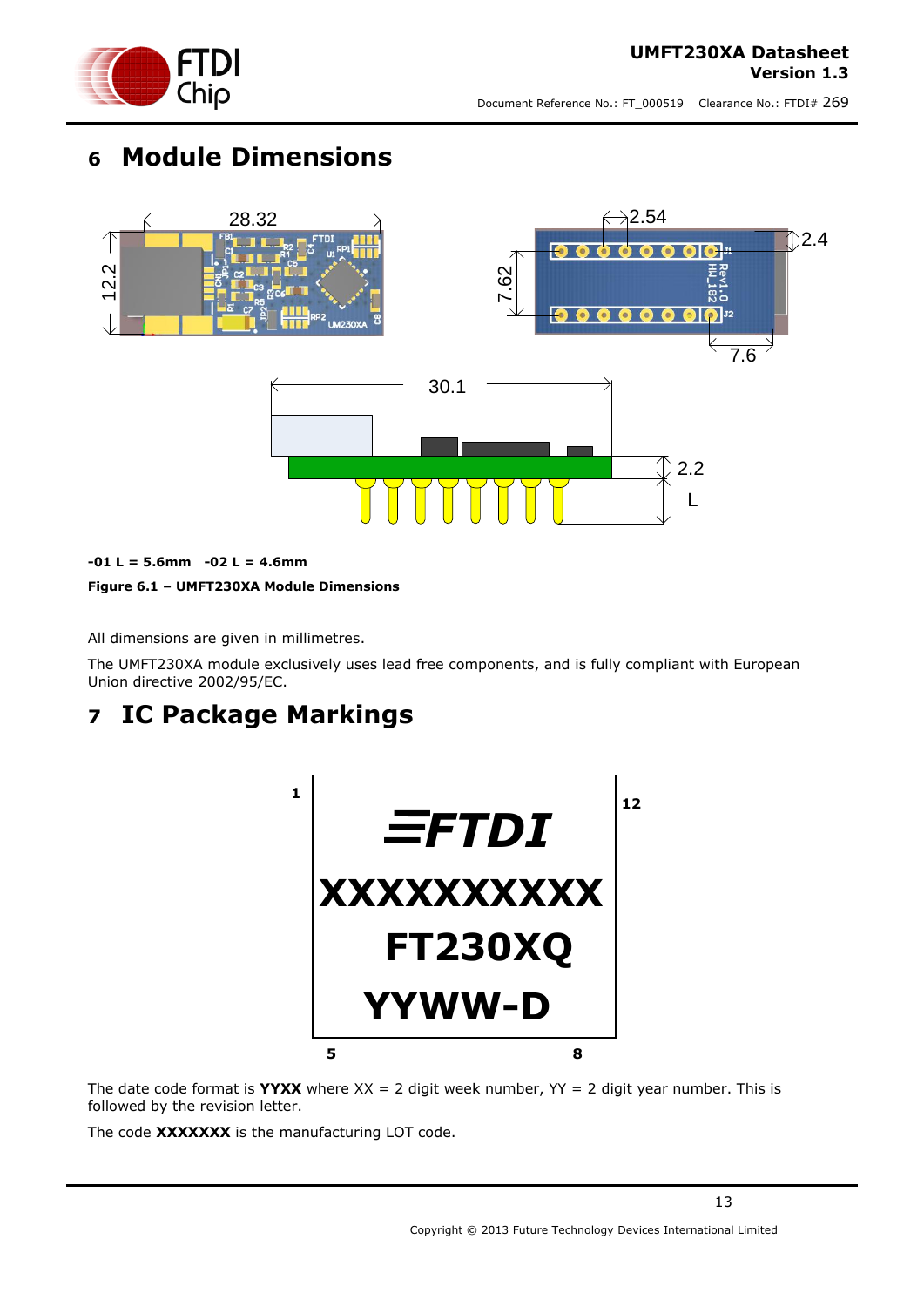

#### **UMFT230XA Datasheet Version 1.3**

Document Reference No.: FT\_000519 Clearance No.: FTDI# 269

# <span id="page-13-0"></span>**8 UMFT230XA Module Circuit Schematic**



<span id="page-13-1"></span>**Figure 8.1 – Module Circuit Schematic**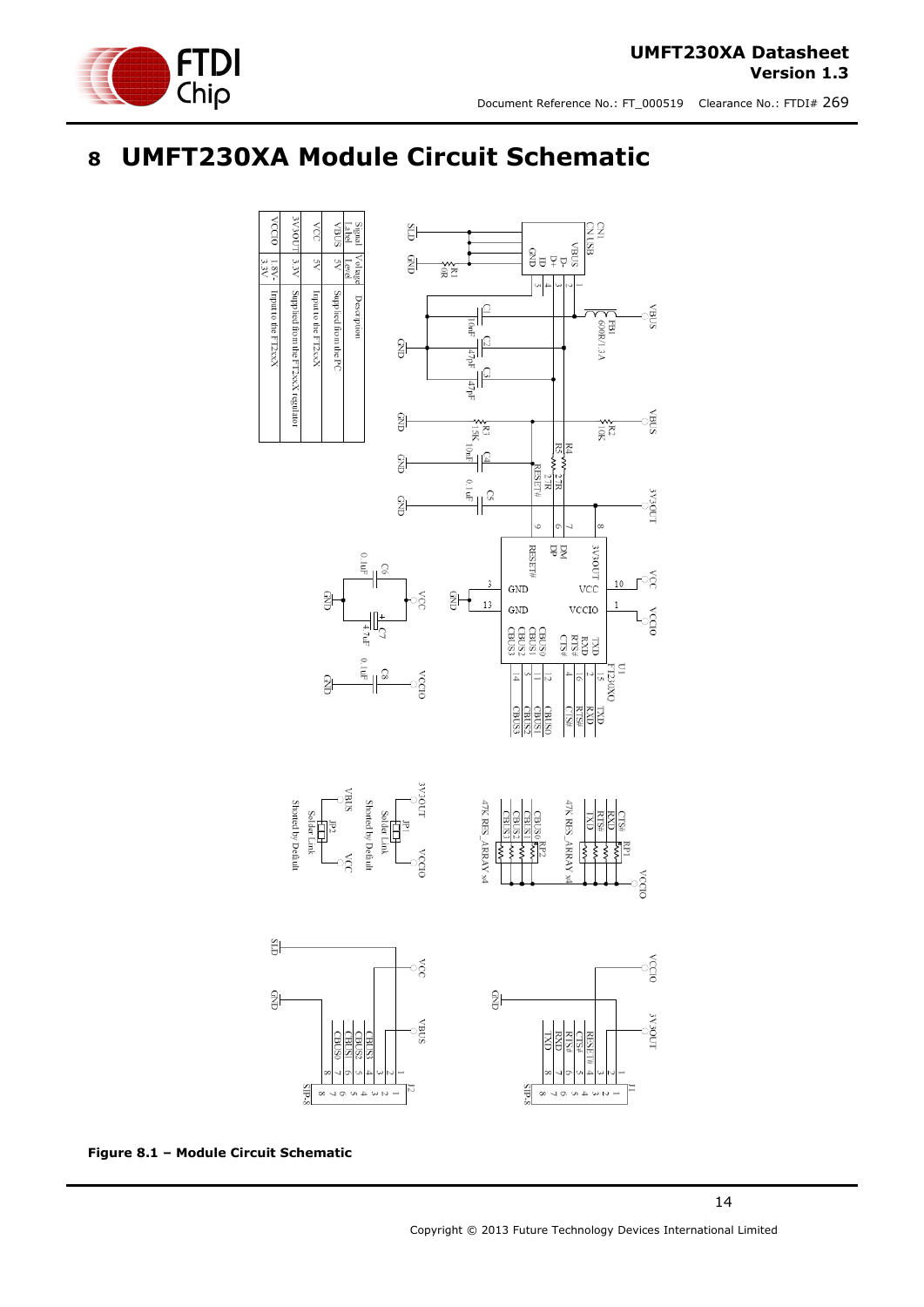

# <span id="page-14-0"></span>**9 Internal MTPROM Configuration**

Following a power-on reset or a USB reset the FT230X will scan its internal MTP ROM and read the USB configuration descriptors stored there. The default values programmed into the internal MTP ROM in the FT230XQ used on the UMFT230XA are shown in Table 8.1.

| Parameter                            | Value              | <b>Notes</b>                                                                                                                                                        |
|--------------------------------------|--------------------|---------------------------------------------------------------------------------------------------------------------------------------------------------------------|
| USB Vendor ID (VID)                  | 0403h              | FTDI default VID (hex)                                                                                                                                              |
| USB Product UD (PID)                 | 6015h              | FTDI default PID (hex)                                                                                                                                              |
| Serial Number Enabled?               | Yes                |                                                                                                                                                                     |
| Serial Number                        | See Note           | A unique serial number is generated and programmed into<br>the , TP ROM during final test of the module.                                                            |
| Pull down I/O Pins in USB<br>Suspend | Disabled           | Enabling this option will make the device pull down on the<br>UART interface lines when the power is shut off (PWREN#<br>is high).                                  |
| Manufacturer Name                    | <b>FTDI</b>        |                                                                                                                                                                     |
| Product Description                  | UMFT230XA          |                                                                                                                                                                     |
| Max Bus Power Current                | 90 <sub>m</sub> A  |                                                                                                                                                                     |
| Power Source                         | <b>Bus Powered</b> |                                                                                                                                                                     |
| Device Type                          | <b>FT230X</b>      |                                                                                                                                                                     |
| <b>USB Version</b>                   | 0200               | Returns USB 2.0 device description to the host. Note: The<br>device is a USB 2.0 Full Speed device (12Mb/s) as opposed<br>to a USB 2.0 High Speed device (480Mb/s). |
| Remote Wake Up                       | Enabled            | Taking RI# low will wake up the USB host controller from<br>suspend.                                                                                                |
| High Current I/Os                    | <b>Disabled</b>    | Enables the high drive level on the UART and CBUS I/O<br>pins.                                                                                                      |
| Load VCP Driver                      | Enabled            | Makes the device load the CVP driver interface for the<br>device.                                                                                                   |
| CBUS0                                | GPIO               |                                                                                                                                                                     |
| CBUS1                                | GPIO               |                                                                                                                                                                     |
| CBUS2                                | GPIO               |                                                                                                                                                                     |
| CBUS3                                | GPIO               |                                                                                                                                                                     |
| <b>Invert UART</b>                   | Disabled           | Signal on this pin becomes TXD# if enable.                                                                                                                          |

<span id="page-14-1"></span>**Table 9.1 – Default Internal MTP ROM Configuration**

The internal MTP ROM in the FT230X can be programmed over USB using the utility program FT\_PROG. FT\_PROG can be downloaded from the [www.ftdichip.com.](http://www.ftdichip.com/) Users who do not have their own USB vendor ID but who would like to use a unique Product ID in their design can apply to FTDI for a free block of unique PIDs. Contact **FTDI Support** (support1@ftdichip.com) for this service, also see TN 100 and [TN\\_101.](http://www.ftdichip.com/Support/Documents/TechnicalNotes/TN_104_Guide%20to%20Debugging_Customers_Failed_Driver_%20Installation_%20on_%20Windows.pdf)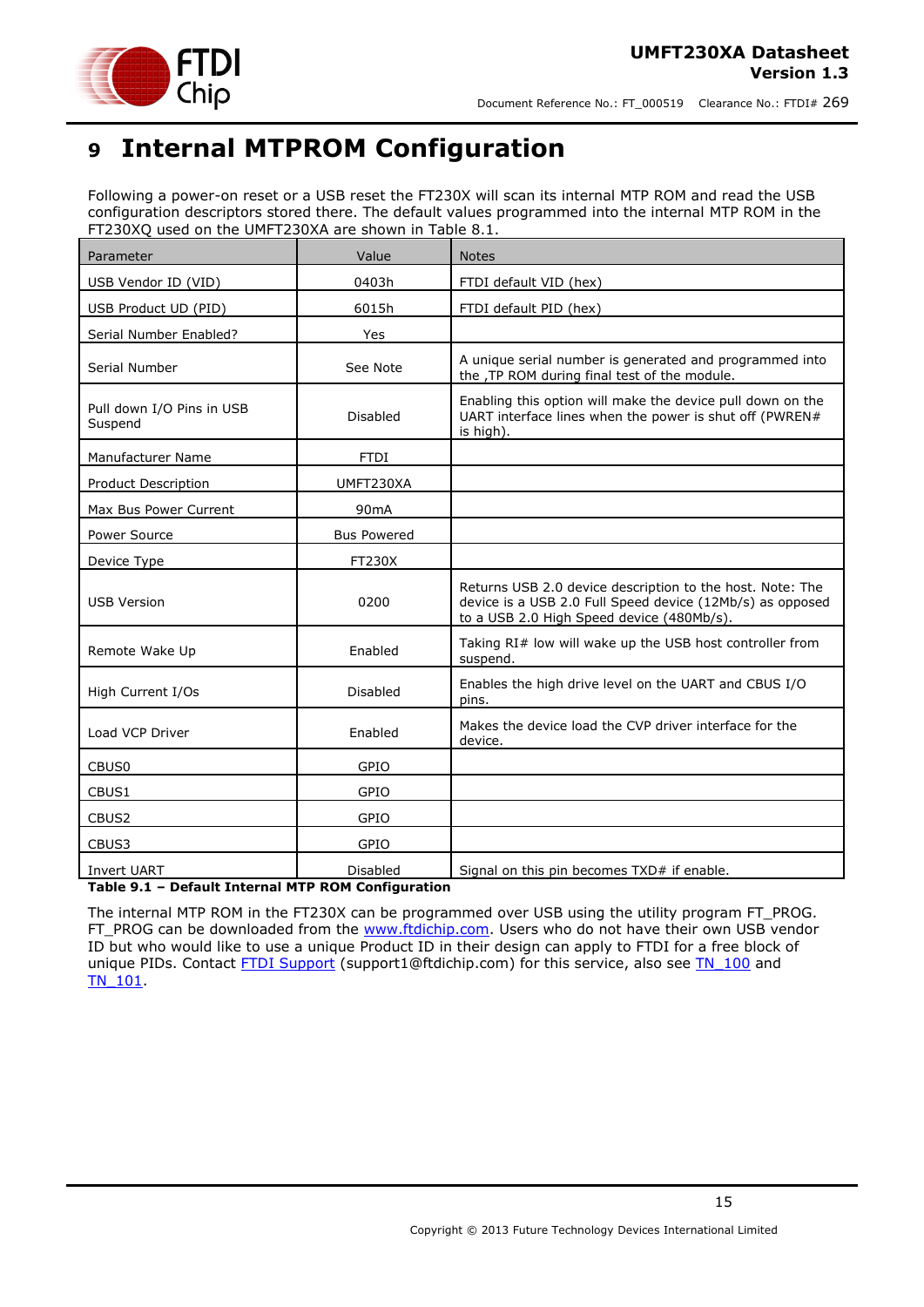



# <span id="page-15-0"></span>**10 Contact Information**

#### **Head Office – Glasgow, UK**

Unit 1, 2 Seaward Place, Centurion Business Park Glasgow G41 1HH United Kingdom Tel: +44 (0) 141 429 2777 Fax: +44 (0) 141 429 2758

E-mail (Sales) [sales1@ftdichip.com](mailto:sales1@ftdichip.com) E-mail (Support) [support1@ftdichip.com](mailto:support1@ftdichip.com) E-mail (General Enquiries) [admin1@ftdichip.com](mailto:admin1@ftdichip.com)

#### **Branch Office – Taipei, Taiwan**

2F, No. 516, Sec. 1, NeiHu Road Taipei 114 Taiwan , R.O.C. Tel: +886 (0) 2 8797 1330 Fax: +886 (0) 2 8751 9737

E-mail (Sales) [tw.sales1@ftdichip.com](mailto:tw.sales1@ftdichip.com)

E-mail (Support) [tw.support1@ftdichip.com](mailto:tw.support1@ftdichip.com) E-mail (General Enquiries) [tw.admin1@ftdichip.com](mailto:tw.admin1@ftdichip.com)

#### **Branch Office – Hillsboro, Oregon, USA**

7130 SW Fir Loop Tigard, OR 97223 USA Tel: +1 (503) 547 0988 Fax: +1 (503) 547 0987

E-Mail (Sales) [us.sales@ftdichip.com](mailto:us.sales@ftdichip.com) E-Mail (Support) [us.support@ftdichip.com](mailto:us.support@ftdichip.com) E-Mail (General Enquiries) [us.admin@ftdichip.com](mailto:us.admin@ftdichip.com)

#### **Branch Office – Shanghai, China**

Room 1103, No. 666 West Huaihai Road, Shanghai, 200052 China Tel: +86 (0)21 6235 1596 Fax: +86 (0)21 6235 1595

E-mail (Sales) comes contained to the community community community community community community community co<br>
E-mail (Support) contained to the contained community contained to the contained to the contained community c E-mail (General Enquiries) [cn.admin@ftdichip.com](mailto:cn.admin@ftdichip.com)

[cn.support@ftdichip.com](mailto:cn.support@ftdichip.com)

#### **Web Site**

[http://ftdichip.com](http://ftdichip.com/)

#### **Distributor and Sales Representatives**

Please visit the Sales Network page of the [FTDI Web site](http://ftdichip.com/FTSalesNetwork.htm) for the contact details of our distributor(s) and sales representative(s) in your country.

System and equipment manufacturers and designers are responsible to ensure that their systems, and any Future Technology Devices International Ltd (FTDI) devices incorporated in their systems, meet all applicable safety, regulatory and system-level performance requirements. All application-related information in this document (including application descriptions, suggested FTDI devices and other materials) is provided for reference only. While FTDI has taken care to assure it is accurate, this information is subject to customer confirmation, and FTDI disclaims all liability for system designs and for any applications assistance provided by FTDI. Use of FTDI devices in life support and/or safety applications is entirely at the user's risk, and the user agrees to defend, indemnify and hold harmless FTDI from any and all damages, claims, suits or expense resulting from such use. This document is subject to change without notice. No freedom to use patents or other intellectual property rights is implied by the publication of this document. Neither the whole nor any part of the information contained in, or the product described in this document, may be adapted or reproduced in any material or electronic form without the prior written consent of the copyright holder. Future Technology Devices International Ltd, Unit 1, 2 Seaward Place, Centurion Business Park, Glasgow G41 1HH, United Kingdom. Scotland Registered Company Number: SC136640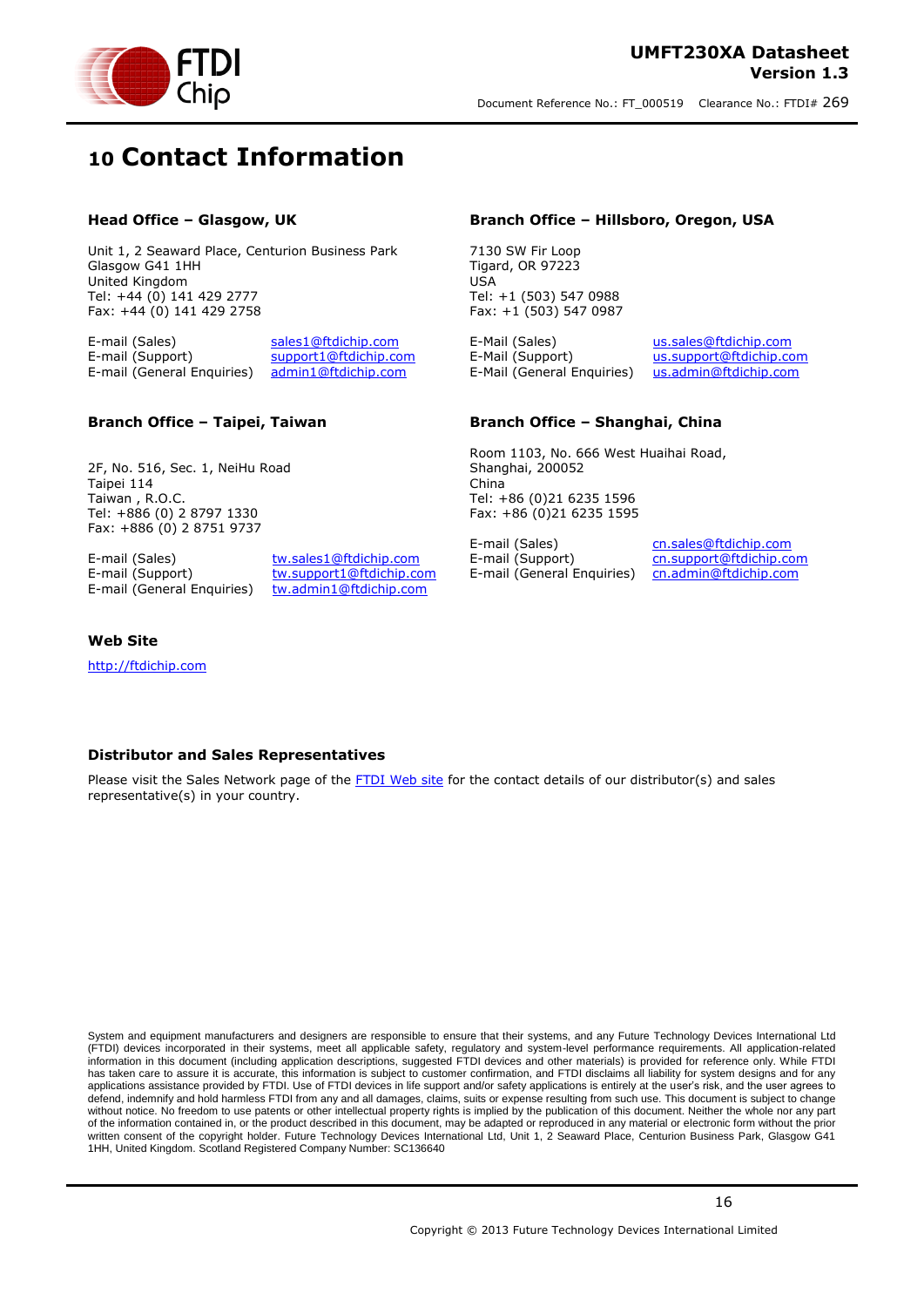

#### **UMFT230XA Datasheet Version 1.3**

Document Reference No.: FT\_000519 Clearance No.: FTDI# 269

# <span id="page-16-0"></span>**Appendix A – List of Figures and Tables**

#### **List of Figures**

### **List of Tables**